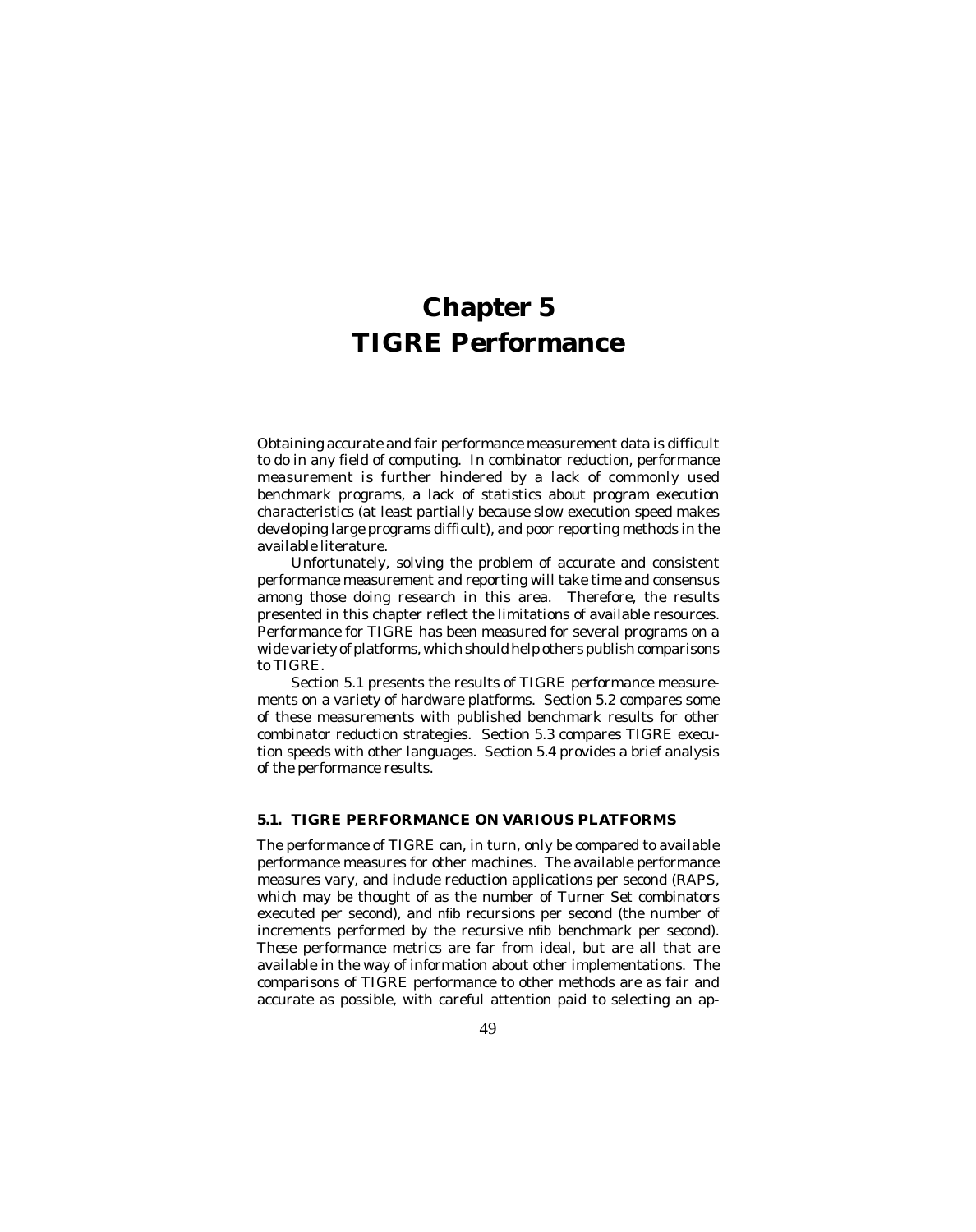|                   |           |                 | Time  | Speed  |
|-------------------|-----------|-----------------|-------|--------|
| <b>Platform</b>   | Language  | <b>Program</b>  | (sec) | (RAPS) |
| DECstation 3100   | Assembler | SKIFIB(23)      | 2.20  | 495000 |
| (16.7 MHz)        |           | FIB(23)         | 1.58  | 470000 |
|                   |           | NFIB(23)        | 2.68  | 484000 |
|                   |           | TAK             | 12.58 | 420000 |
|                   |           | NTHPRIME(300)   | 2.60  | 364000 |
|                   |           | QUEENS(20)      | 5.63  | 433000 |
|                   | C         | SKIFIB(23)      | 6.55  | 166000 |
|                   |           | FIB(23)         | 5.08  | 147000 |
|                   |           | NFIB(23)        | 9.02  | 144000 |
|                   |           | QUEENS(20)      | 15.80 | 154000 |
| VAX 8800          | Assembler | SKIFIB(23)      | 2.82  | 387000 |
| (22 MHz)          |           | FIB(23)         | 2.10  | 355000 |
|                   |           | NFIB(23)        | 3.55  | 366000 |
|                   |           | TAK             | 16.07 | 329000 |
|                   |           | <b>NTHPRIME</b> | 3.91  | 242000 |
|                   |           | QUEENS(20)      | 8.33  | 293000 |
|                   | C         | SKIFIB(23)      | 6.50  | 168000 |
|                   |           | FIB(23)         | 5.01  | 149000 |
|                   |           | NFIB(23)        | 9.13  | 142000 |
|                   |           | QUEENS(20)      | 18.34 | 133000 |
| VAXstation 3200   | Assembler | SKIFIB(23)      | 6.33  | 172000 |
|                   |           | FIB(23)         | 4.80  | 155000 |
|                   |           | NFIB(23)        | 8.23  | 158000 |
|                   | C         | SKIFIB(23)      | 13.12 | 83000  |
|                   |           | FIB(23)         | 10.75 | 69000  |
|                   |           | NFIB(23)        | 19.16 | 68000  |
| <b>SUN 3/260</b>  | C         | SKIFIB(23)      | 8.62  | 126000 |
| (24 MHz)          |           | FIB(23)         | 7.01  | 105000 |
|                   |           | NFIB(23)        | 12.37 | 105000 |
| <b>SUN 3/75</b>   | C         | SKIFIB(23)      | 14.62 | 75000  |
| (16 MHz)          |           | FIB(23)         | 12.75 | 58000  |
|                   |           | NFIB(23)        | 22.02 | 59000  |
| Cray Y-MP         | C         | SKIFIB(23)      | 3.09  | 352000 |
| (167 MHz)         |           | FIB(23)         | 2.40  | 310000 |
|                   |           | NFIB(23)        | 4.25  | 305000 |
|                   |           | TAK             | 14.69 | 360000 |
|                   |           | NTHPRIME(300)   | 3.40  | 277000 |
| RTX 2000 (10 MHz) | Forth     | <b>SKIFIB</b>   |       | 450000 |

Table 5-1. TIGRE performance on a variety of platforms.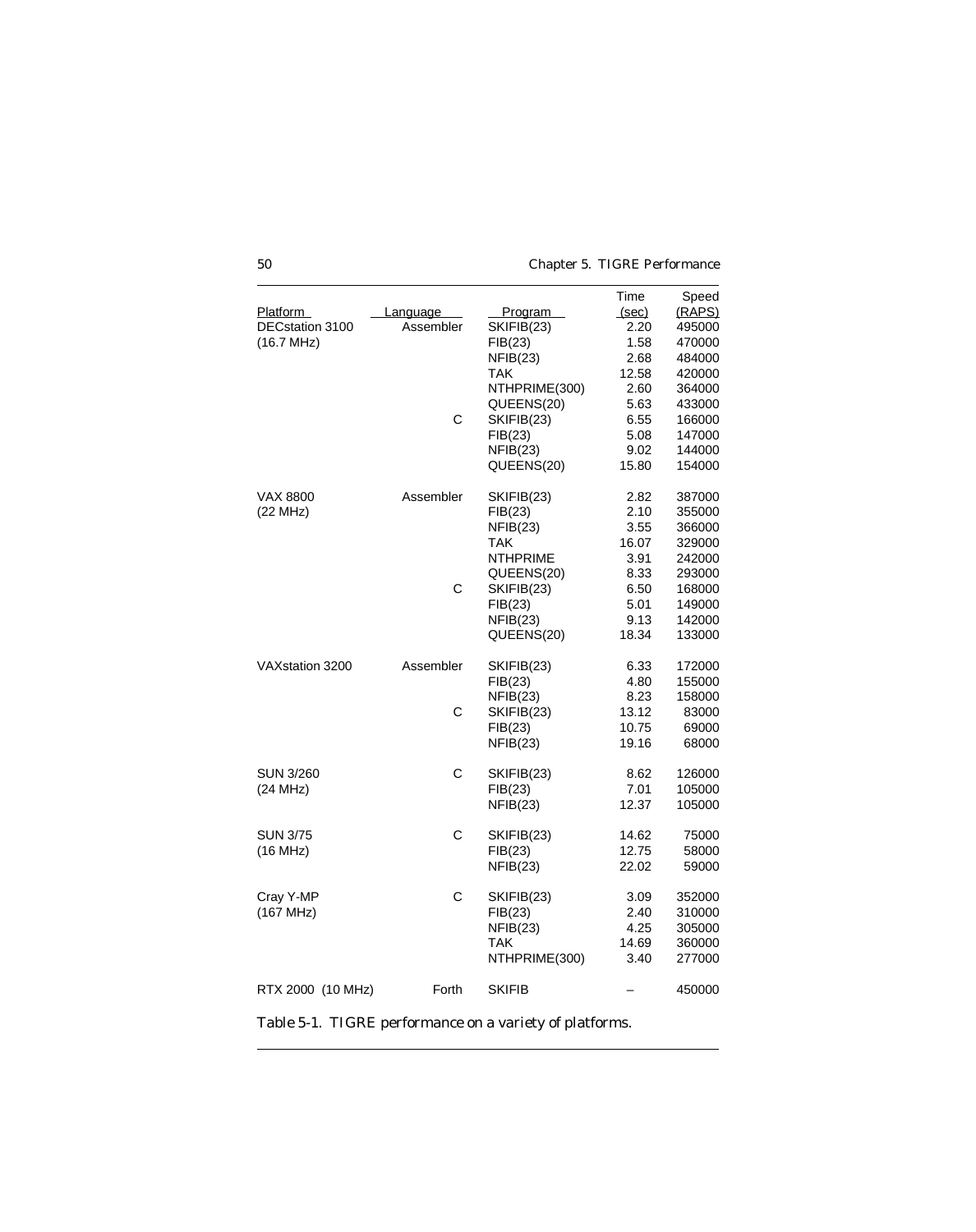### 5.1. TIGRE PERFORMANCE ON VARIOUS PLATFORMS 51

propriate level of compiler technology (*i.e.* whether supercombinator compilation is used), and hardware platform performance levels.

# **5.1.1. TIGRE Performance for the Turner Set**

Table 5-1 shows the performance of TIGRE using Turner Set combinators. Simple stop-and-copy garbage collection (Baker 1978) is used. The allocated heap space is small enough to force several dozen garbage collection cycles in order to represent fairly the average cost of garbage collection. No sharing analysis or other optimizations beyond compiling to the Turner Set of combinators has been used.

Table 5-2 shows source code for the smaller benchmarks along with S-expression representations for some of the compiled program graphs. The fib benchmark is a doubly recursive implementation of the Fibonacci sequence. The nfib benchmark is similar to fib, except that it returns the number of recursions taken in computing the  $n^{\text{th}}$  Fibonacci number instead of the actual Fibonacci number. Tak is a test of recursive function calls with input arguments of (18,12,6). The nthprime benchmark computes the *n*th prime number using implicit coroutines to implement an infinite-length list of prime numbers, and performs a large number of integer divisions. The queens benchmark finds the  $n^{\text{th}}$ board solution to the 8 queens problem, with heavy use of list data structures.

Figures for the C implementation on VAX 8800, microVAX (VAXstation 3200), Sun 3/75, and Sun 3/260 used the gcc compiler (Stallman 1988) with the optimization switch turned on. Analysis of the generated code shows that there is little room for improvement by changing compilers. The DECstation 3100 C implementation uses the vendor-supplied MIPS C compiler. The DECstation 3100 assembly language implementation uses hand-scheduled assembly language to eliminate almost all of the many NOP instructions caused by load- and branch-delay slot restrictions that are present in the C compilergenerated code.

The DECstation 3100 is a 16.67 MHz workstation using the MIPS R2000 processor (Digital Equipment Corporation 1989). The RTX 2000 is a 10 MHz 16-bit stack-based processor (Harris Semiconductor 1989). The VAX 8800 is a 22 MHz mainframe with cache memory support, a wide system bus, and high-speed emitter coupled logic (ECL) circuits (Burley 1987). Only one CPU of the two CPUs available on the VAX 8800 was used. The VAXstation 3200 is a high-end microVAX workstation. The Sun 3/260 system is a 24 MHz 68020 workstation with cache memory. The Sun 3/75 system is a 16 MHz 68020 workstation with no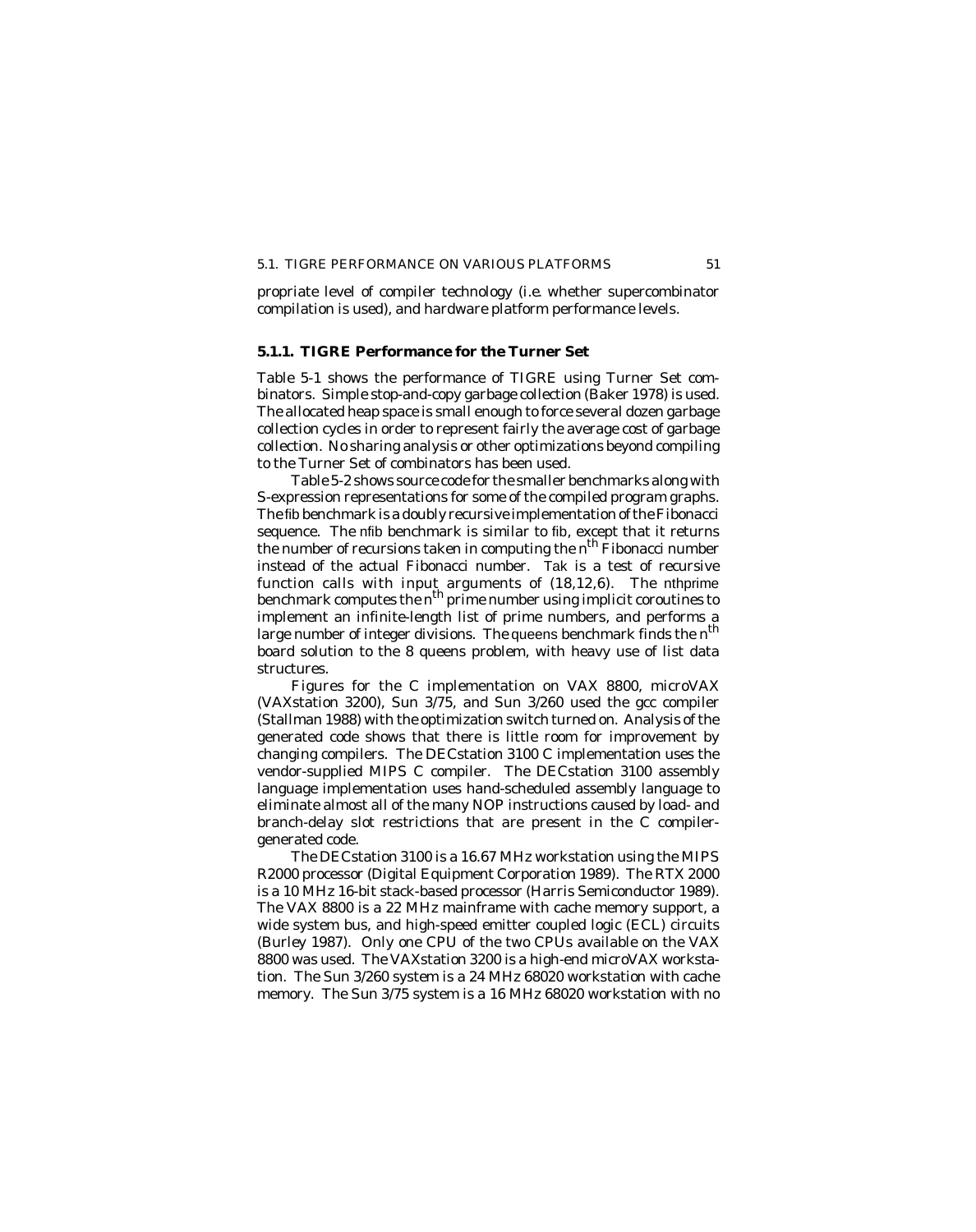```
SKIFIB:<br>fib n =
        1 ; n < 3= fib(n-1) + fib(n-2)((S ((S ((S (K IF)) ((S <) (K 3))))
       (K 1)) ((S ((S (K +)) ((S (K CYCLE))
      ((S -) (K 1)))) ((S (K CYCLE))
      ((S -) (K 2)))))FIB:
fib n = 1 ; n < 3= fib(n-1) + fib(n-2)((S (((S' IF) ((C ) 3)) (K 1)))
       ((S' +) ((B CYCLE) ((C -) 1)))((B CYCLE) ((C -) 2)))NFIB:
nfib n = 1 ; n < 2
       = 1 + nfib(n-1) + nfib(n-2)<u>TAK:</u><br>tak x y z
         = z ; not (y < x)= tak (tak(x-1) y z) (tak(y-1) z x)
                          (tak (z-1) x y) )
```
Table 5-2. Benchmark listings.

cache memory. All measurements were taken with system load as low as possible to reduce contention for resources with other users.

In order to give an idea of potential TIGRE performance on a supercomputer, times for one processor of a Cray Y-MP are also shown in Table 5-1. The Cray Y-MP is a multiprocessor supercomputer with a 167 MHz clock. The times are not as fast as one might expect given the clock speed because TIGRE performs a large number of pointer dereferences that cannot be handled efficiently by a heavily pipelined supercomputer.

The measurements for Table 5-1 are given in Turner Set RAPS. This metric is subject to some variation because not all combinators perform the same amount of work. However, the table shows that RAPS numbers vary over relatively narrow ranges across benchmark programs on each platform. Therefore, RAPS numbers for a few varied benchmarks can probably accurately represent performance on a particular hardware platform.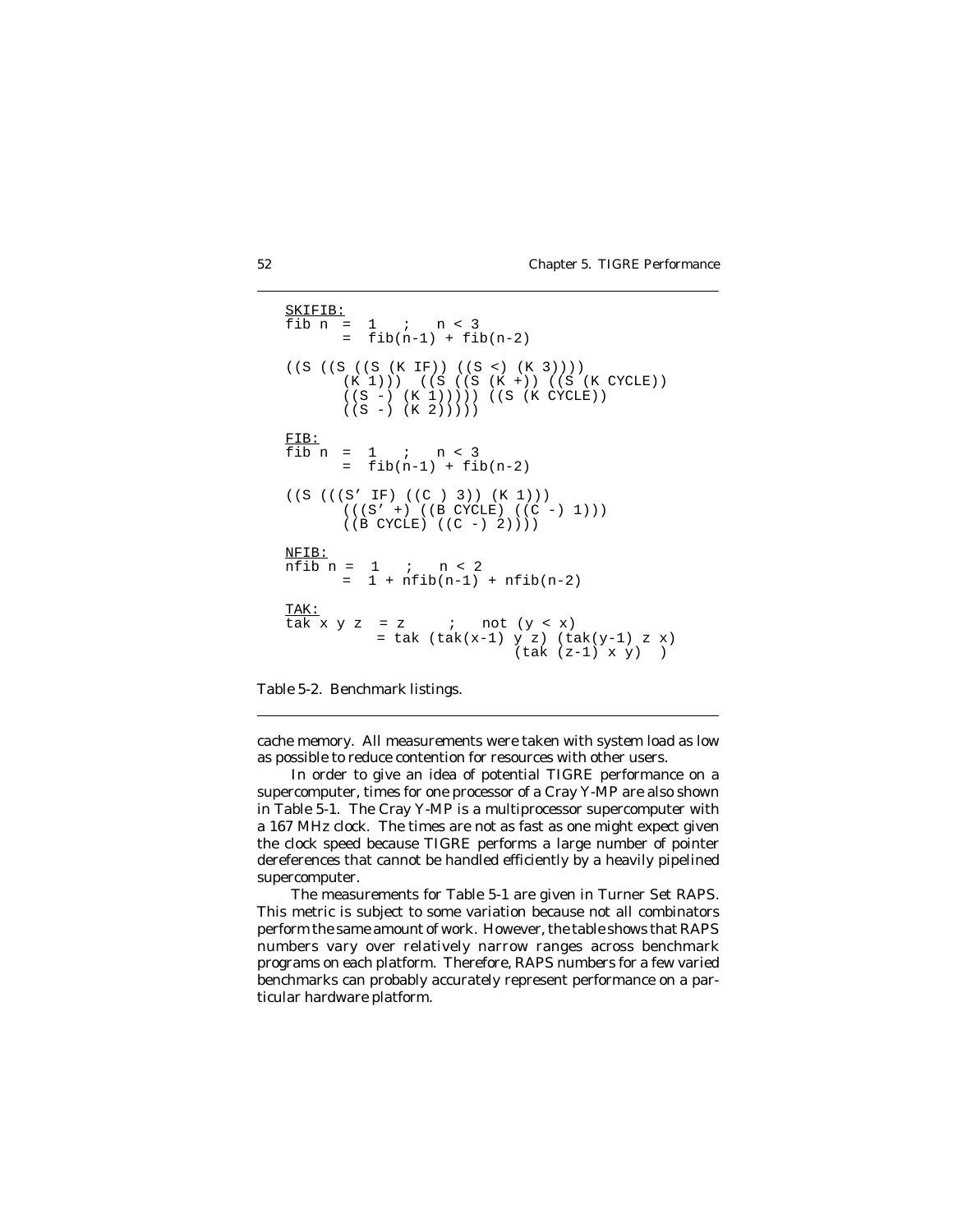### 5.1. TIGRE PERFORMANCE ON VARIOUS PLATFORMS 53

# **5.1.2. TIGRE Performance for Supercombinator Compilation**

Supercombinator compilation, combined with strictness and sharing analysis, has been shown to give up to an order of magnitude speed improvement for other combinator reduction methods (Fairbairn & Wray 1987). Of course, when the complexity of a combinator definition is not held constant, the concept of simply measuring the number of combinator reductions per second directly is not very meaningful. Therefore, all results for supercombinator reduction will be expressed in terms of absolute time and a newly created metric, normalized RAPS.

Normalized RAPS (nRAPS) shall be defined as the number of reduction applications executed by a Turner Set implementation of a program divided by the execution time of the program. Thus, for a program that makes use of a supercombinator compiler, the nRAPS rating will in general be faster than the raw supercombinator RAPS, and will accurately reflect the elapsed time speedups obtained by using supercombinators instead of Turner Set combinators. For example, a program having a Turner Set RAPS rating of 400,000 and a supercombinator nRAPS rating of 1,200,000 reflects that the supercombinator version ran exactly three time faster in terms of elapsed time than the Turner Set version. Henceforth, RAPS will always refer to Turner Set RAPS, and raw reduction rates for other methods will not use the term "RAPS".

Table 5-3 shows the results of applying two levels of supercombinator compilation optimizations to the performance on the fib and nfib benchmarks. The first level of optimization was supercombinator compilation, and the second level of optimization was strictness analysis in addition to supercombinator compilation. In both cases, factors of three to four in speedup were observed when using a supercombinator compiler. That the factor of ten speed improvement observed by others on

|                 |                     |                | Time  | Speed   |
|-----------------|---------------------|----------------|-------|---------|
| <b>Platform</b> | Language            | <b>Program</b> | (sec) | (nRAPS) |
| DECstation 3100 | ASM                 | FIB(25)        | 4.07  | 470000  |
|                 | super. ASM          | FIB(25)        | 1.52  | 1258000 |
|                 | super. + strict ASM | FIB(25)        | 0.95  | 2014000 |
|                 | ASM                 | NFIB(25)       | 6.92  | 470000  |
|                 | super. ASM          | NFIB(25)       | 3.03  | 1073000 |
|                 | super. + strict ASM | NFIB(25)       | 2.08  | 1564000 |

Table 5-3. TIGRE speedups using supercombinator compilation.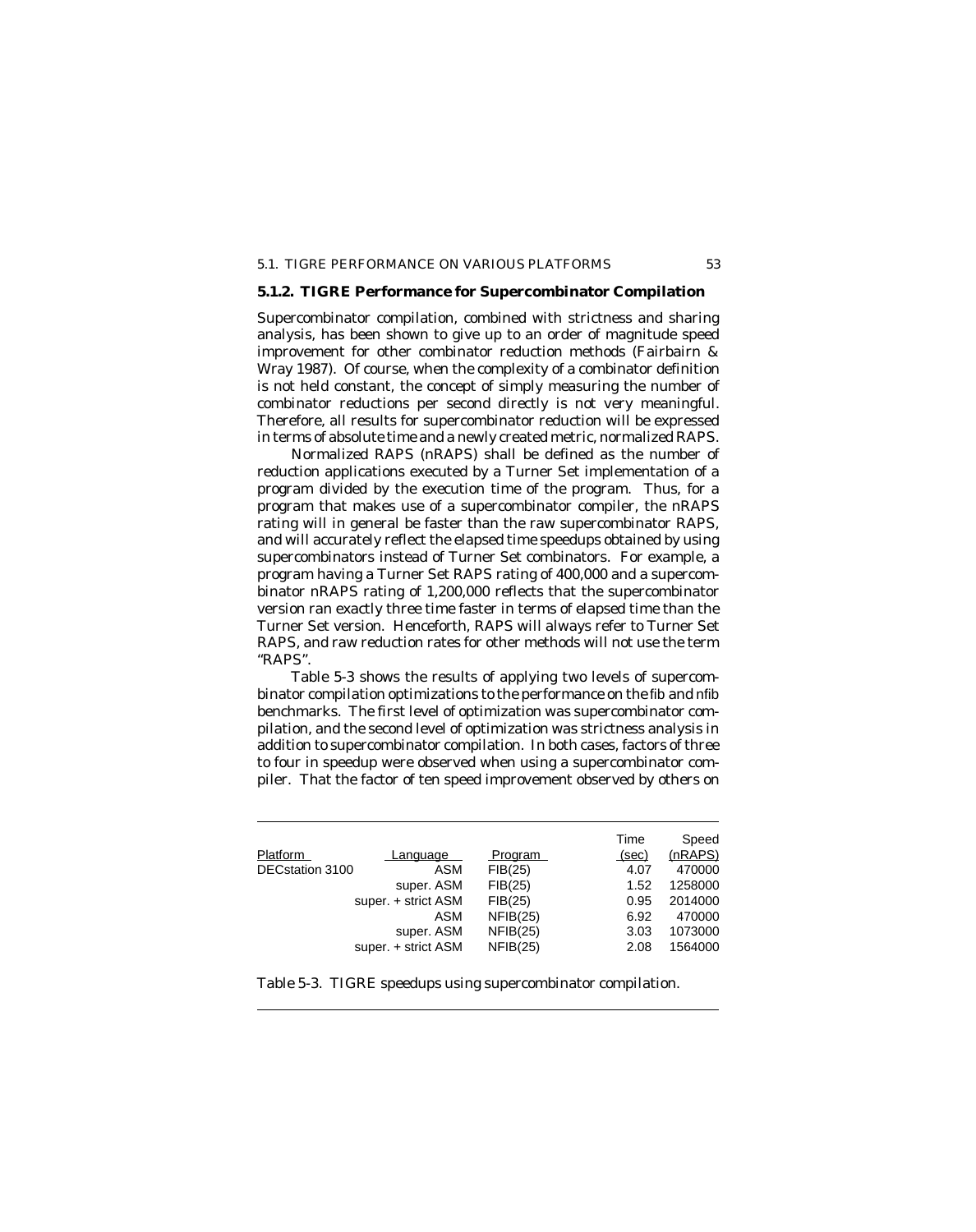the same benchmarks was not observed probably indicates both that the underlying TIGRE graph traversal mechanism is very efficient (so there is less inefficiency to remove by eliminating overhead for graph traversal and invocation of combinators), and that the TIGRE supercombinator compilation technology is still rather simplistic.

The supercombinator compilation results presented were derived from hand-generated supercombinators using standard algorithms (Peyton Jones 1987).

# **5.2. COMPARISONS WITH OTHER METHODS**

This section attempts a comparison between TIGRE performance measurements and results for the fastest known or, (in the case of Miranda) most widely available implementations of combinator reduction systems. The methods chosen are the same ones describe in Section 2.2 (previous research). In all cases, every attempt is made to present results in terms of comparable hardware and compiler technology. One disappointment was the unavailability of an Acorn RISC Machine (ARM) system for use with TIGRE, since some of the European researchers report their results for this machine.

### **5.2.1. Miranda**

Table 5-4 shows the measured performance of Miranda on a Sun 3/75 compared to TIGRE performance (in C) on exactly the same machine. It should be noted that the C performance of TIGRE can be expected to be approximately one-third to one-half the speed of assembly language, based upon results with other TIGRE platforms. It is not known, but is reasonable to assume, that Miranda uses at least some assembly language support for critical operations.

| Platform<br><b>SUN 3/75</b> | Language<br><b>TIGRE C</b> | <b>Program</b><br>FIB(23)<br>NFIB(20) | Time<br>(sec)<br>12.75<br>5.22 | Speed<br>(nRAPS)<br>58000<br>59000 |
|-----------------------------|----------------------------|---------------------------------------|--------------------------------|------------------------------------|
|                             | <b>MIRANDA</b>             | FIB(23)<br>NFIB(20)                   | 86.55<br>22.17                 | 8600<br>13800                      |

Table 5-4. Performance of TIGRE versus Miranda.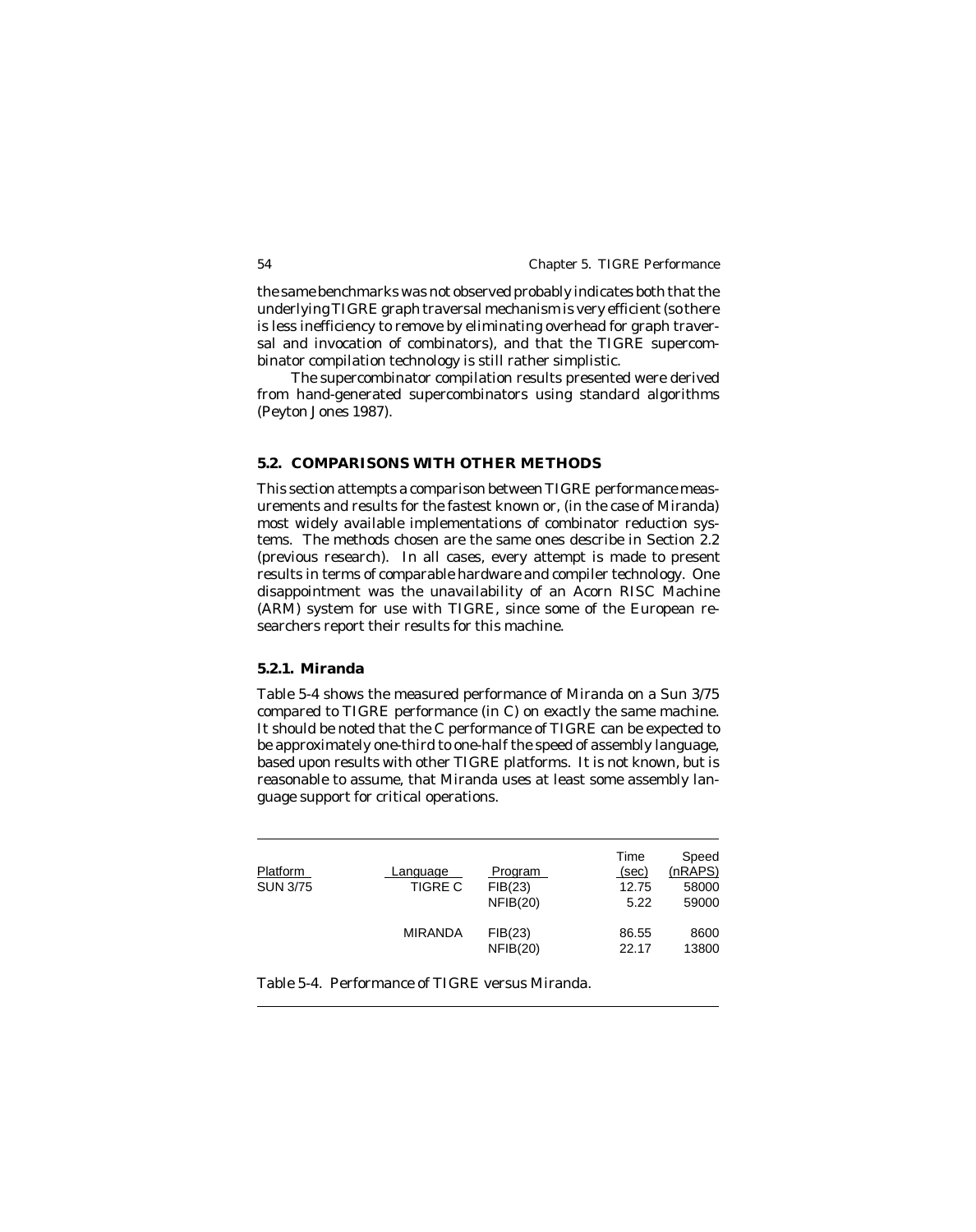# 5.2. COMPARISONS WITH OTHER METHODS 55

# **5.2.2. Hyperlazy Evaluation**

The reported speed for the Hyperlazy Evaluator shown in Table 5-5 is 4000 nfib recursions per second. This speed was measured on an Acorn Archimedes system (using the ARM CPU) running at 8 MHz. It is difficult to draw a direct comparison between the ARM processor and other machines, but the VAXstation 3200 (a microVAX) is probably a reasonable comparison, since both machines are rated at three million instructions per second (Connolly 1987, Pountaine 1986). In any event, Hyperlazy evaluation seems to be poorly suited to supercombinators because it suffers a combinatorial explosion in machine states with an increase in the number of combinators.

| Platform<br>microVAX | Language<br>TIGRE ASM. | <b>Program</b><br>NFIB(20) | Time<br>(sec)<br>1.92 | Speed<br>(nfib/s)<br>11400 |
|----------------------|------------------------|----------------------------|-----------------------|----------------------------|
| ARM                  | Hyperlazy              | NFIB(?)                    |                       | 4000                       |

Table 5-5. Performance of TIGRE versus Hyperlazy evaluation.

# **5.2.3. The G-Machine**

Absolute performance information for the G-Machine has not been made widely available. However, there are some indicators that may be used for comparison with other implementations. The code listed by Peyton Jones (1987) for the stack unwinding operation indicates that four VAX instructions (including a doubly indirect jump with offset) are executed for each node traversed. Also, seven VAX instructions must be executed as a preamble to combinators to rearrange the stack. TIGRE uses a single instruction for each stack element unwound (the jsb instruction in the VAX implementation) and requires no preamble to its combinators.

The original G-Machine was reputed to be the most efficient graph reducer for which information is available, but is general thought to be less efficient than the TIM closure reducer (which was built, in part, upon a refinement of ideas generated from the G-Machine). Newer implementations of the G-Machine, including the spineless tagless G-Machine (Peyton Jones & Salkild 1989) have improved charac-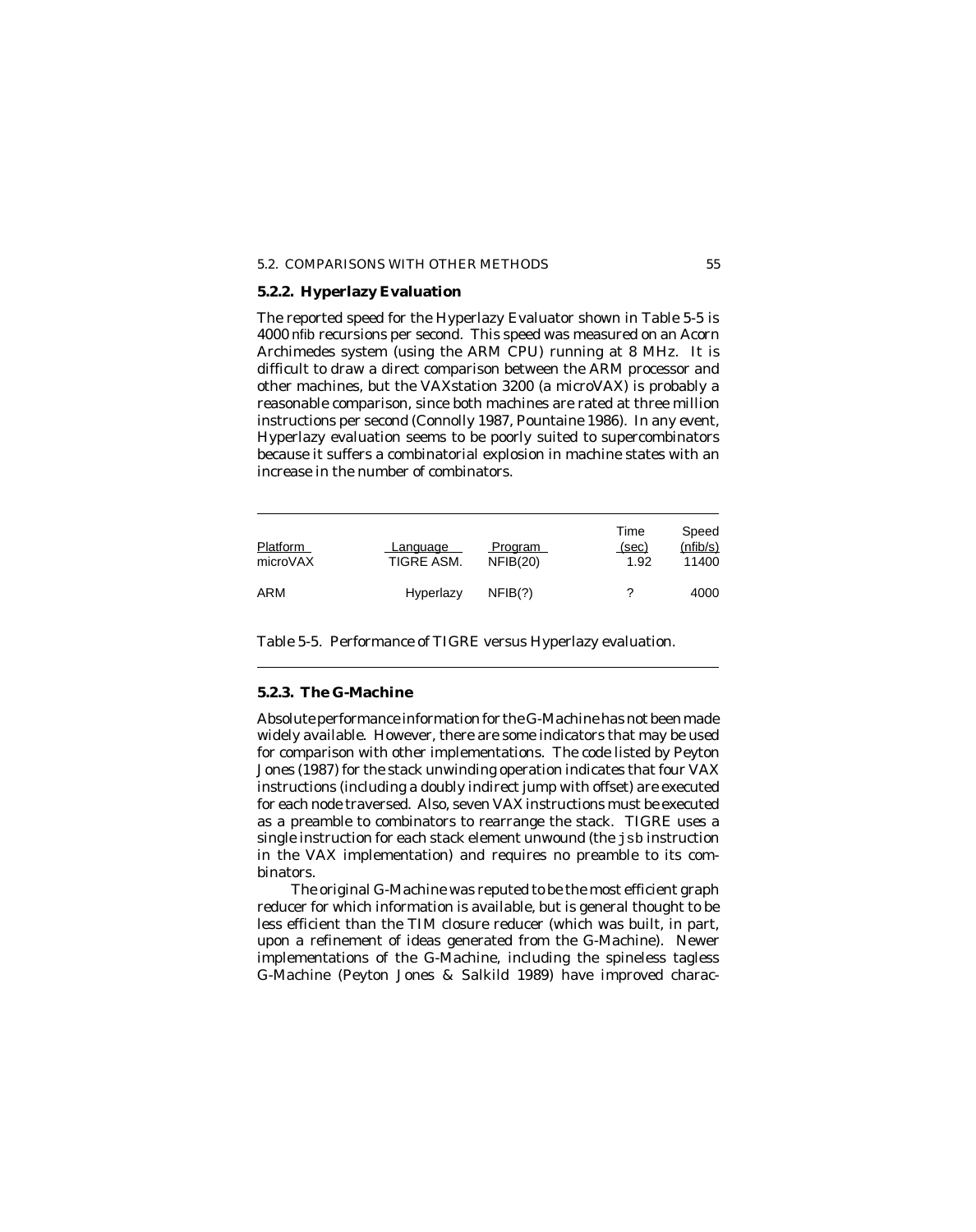| Platform<br>microVAX | Language<br>TIGRE ASM.<br>TIGRE super + strict | <b>Program</b><br>NFIB(20)<br>NFIB(20) | Time<br>(sec)<br>1.92<br>0.50 | Speed<br>(nfib/s)<br>11400<br>43800 |
|----------------------|------------------------------------------------|----------------------------------------|-------------------------------|-------------------------------------|
| ARM                  | TIM super.                                     | NFIB(20)                               | 1.96                          | 11200                               |
|                      | TIM optimized                                  | NFIB(20)                               | 1.21                          | 18100                               |

Table 5-6. Performance of TIGRE versus TIM.

teristics created by combining concepts from graph reduction and closure reduction.

# **5.2.4. TIM**

TIM makes use of sophisticated compiler technology for supercombinator compilation, strictness analysis, and sharing analysis.

Published performance information for TIM, shown in Table 5-6, includes a rating for nfib(20) of 1.21 seconds on an Acorn RISC Machine (Fairbairn & Wray 1987). This number includes sharing and some strictness analysis. Without such analysis (but still with the use of supercombinators), TIM executes nfib(20) in 1.96 seconds. Table 5-6 compares this performance to TIGRE running on roughly comparable hardware with Turner Set combinators, supercombinator compilation, and supercombinator with some sharing and strictness analysis (but, almost certainly, not as good an analysis as that available through the TIM compiler). From this limited data, TIGRE appears to be faster than TIM on small benchmarks.

| <b>Platform</b><br>DECstation 3200 | Language<br>TIGRE ASM. | <b>Program</b><br>FIB(23) | Time<br>(sec)<br>1.58 | Speed<br>(nRAPS)<br>470000 |
|------------------------------------|------------------------|---------------------------|-----------------------|----------------------------|
| VAX 8800                           | TIGRE ASM.             | FIB(23)                   | 2.10                  | 355000                     |
| <b>NORMA</b>                       | <b>NORMA</b>           | FIB(23)                   | 3.1                   | 240000                     |

Table 5-7. Performance of TIGRE versus NORMA.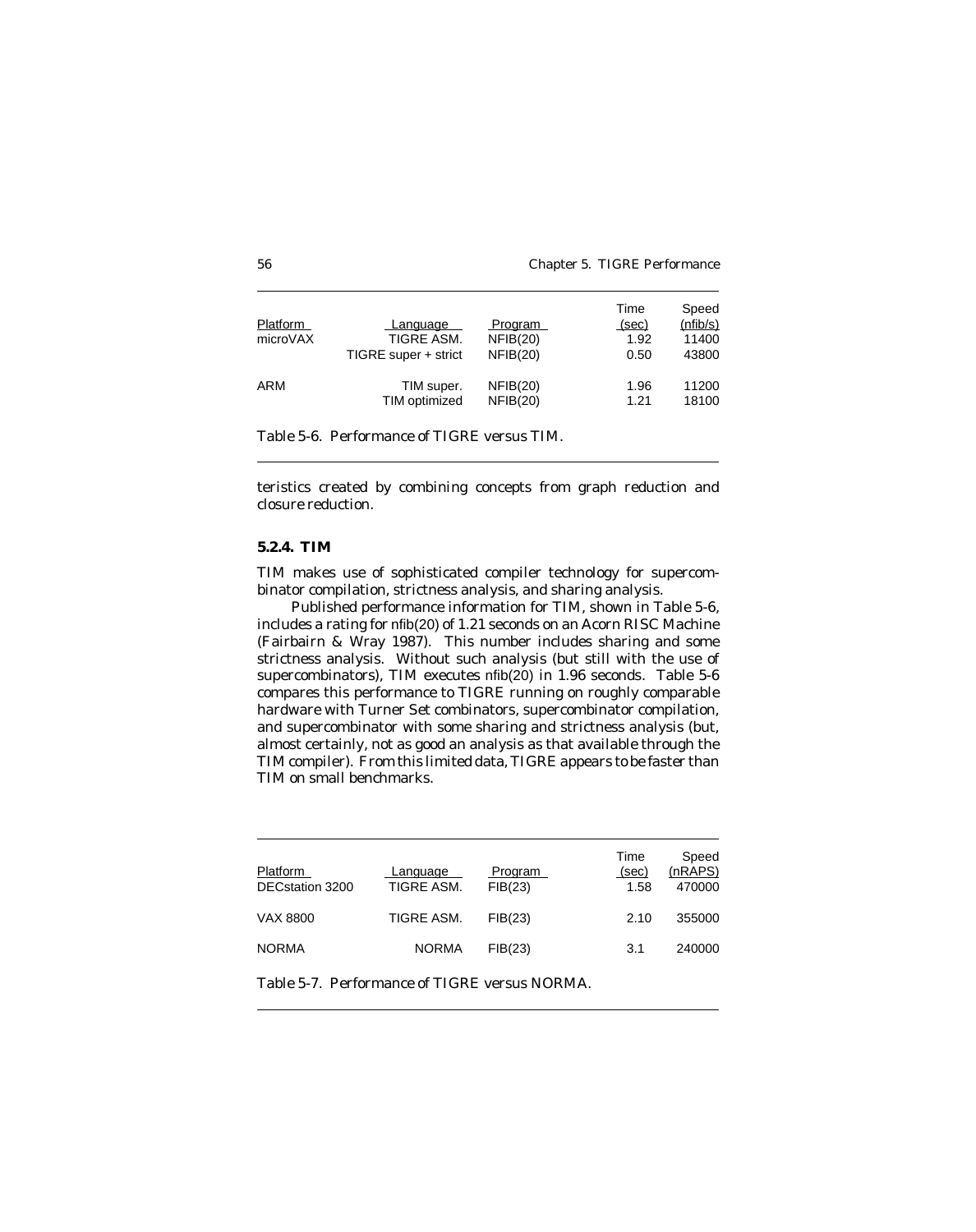# 5.3. TIGRE VERSUS OTHER LANGUAGES 57

# **5.2.5. NORMA**

At one time, NORMA was widely acknowledged to be the highest performance special-purpose hardware for combinator graph reduction. NORMA is rated by its designers at 250,000 Turner Set RAPS. Table 5-7 shows NORMA performance compared to TIGRE performance on the DECstation 3100. TIGRE is significantly faster than NORMA in terms of elapsed time and RAPS rating.

The problem with performance in NORMA is probably not the speed or capability of the hardware, but rather the underlying tag-based abstract machine implemented by the NORMA hardware.

# **5.3. TIGRE VERSUS OTHER LANGUAGES**

In order for TIGRE to come into wide use as a research platform, it is not enough that it be faster than other methods of combinator reduction (although that is sufficient to commend its use by researchers already using functional programming languages). TIGRE should also be fast enough when compared to other programming environments that it can handle programs of the same order of complexity without undue execution speed problems. It is probably too much to hope that TIGRE will actually be faster than other methods for the general uniprocessor case, but it is reasonable to desire that TIGRE at least be within an order of magnitude of the speed of other languages. To the extent that other languages are not able to easily support lazy programming methods such as implicit coroutining, TIGRE will of course have an advantage in terms of ease of use, potential for automatic exploitation of parallelism, and perhaps speed in some cases.

| Platform<br><b>SUN 3/75</b> | <u>Lanquaqe</u><br>TIGRE C<br><b>TIGRE C</b> | <b>Program</b><br>FIB(25)<br>NFIB(25) | Time<br>(sec)<br>33.38<br>57.65 | Speed<br>(nRAPS)<br>58000<br>59000 |
|-----------------------------|----------------------------------------------|---------------------------------------|---------------------------------|------------------------------------|
|                             | T3.0                                         | FIB(25)                               | 36.44                           | 53500                              |
|                             | T3.0                                         | NFIB(25)                              | 41.01                           | 82900                              |

Table 5-8. TIGRE performance compared to T3.0.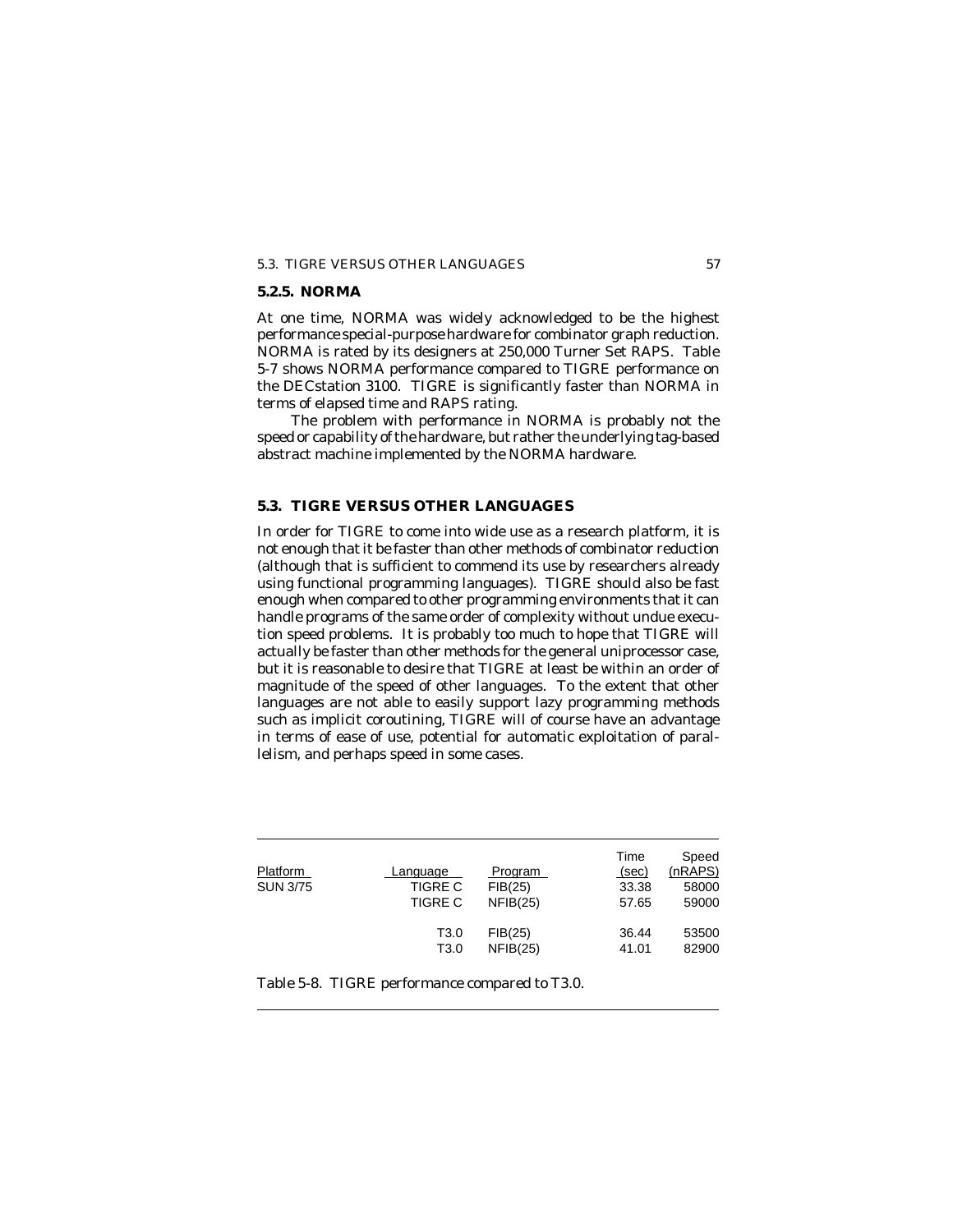# **5.3.1. Non-Lazy Language: T Version 3.0**

T3.0 is a dialect of the Scheme language (Kranz *et al.* 1986) noted for efficient compilation and program execution. For the purposes of this discussion, T3.0 may be considered a strict functional language (*i.e.* a functional language that does not directly support lazy evaluation). Table 5-8 shows a comparison between TIGRE and T3.0 running on a Sun 3/75 in elapsed time.

This comparison should be considered rough at best, but indicates that TIGRE performance is quite close to T3.0 performance (and, TIGRE would be faster if an assembly language implementation were available for the Sun).

# **5.3.2. Imperative Language: MIPS R2000 C Compiler**

Of course, the ultimate speed comparison is one with a mainstream imperative language such as C. If combinator reduction can (some day) be made approximately as fast as C program execution, then lazy functional programming or some other programming style that maps onto combinator reduction may become viable for widespread use in production programming. Furthermore, the potential for easy parallelization of combinator reduction methods may outweigh any speed deficiencies if the inefficiency can be limited sufficiently.

Table 5-9 shows a comparison of TIGRE and C versions of fib, nfib, and nthprime running on a MIPS R2000. The vendor-supplied R2000 C compiler was used with default optimization levels (-O2), which performs most optimizations that would help for these programs. The comparison number represents the ratio of TIGRE execution time to C execution time. Table 5-10 gives code listings for the benchmarks.

| <b>Platform</b><br><b>DECstation</b><br>3100 | Language<br>TIGRE super+strict<br>TIGRE super+strict<br><b>TIGRE ASM</b> | Program<br>FIB(30)<br>NFIB(30)<br>NTHPRIME(700) | Time<br>(sec)<br>10.58<br>23.20<br>14.93 | Speed<br>(nRAPS)<br>2046000<br>1626000<br>340000 |
|----------------------------------------------|--------------------------------------------------------------------------|-------------------------------------------------|------------------------------------------|--------------------------------------------------|
|                                              | MIPS C compiler                                                          | FIB(30)                                         | 3.27                                     | 6618000                                          |
|                                              | MIPS C compiler                                                          | NFIB(30)                                        | 5.33                                     | 7077000                                          |
|                                              | MIPS C compiler                                                          | NTHPRIME(700)                                   | 2.95                                     | 1722000                                          |

Table 5-9. TIGRE performance compared to C.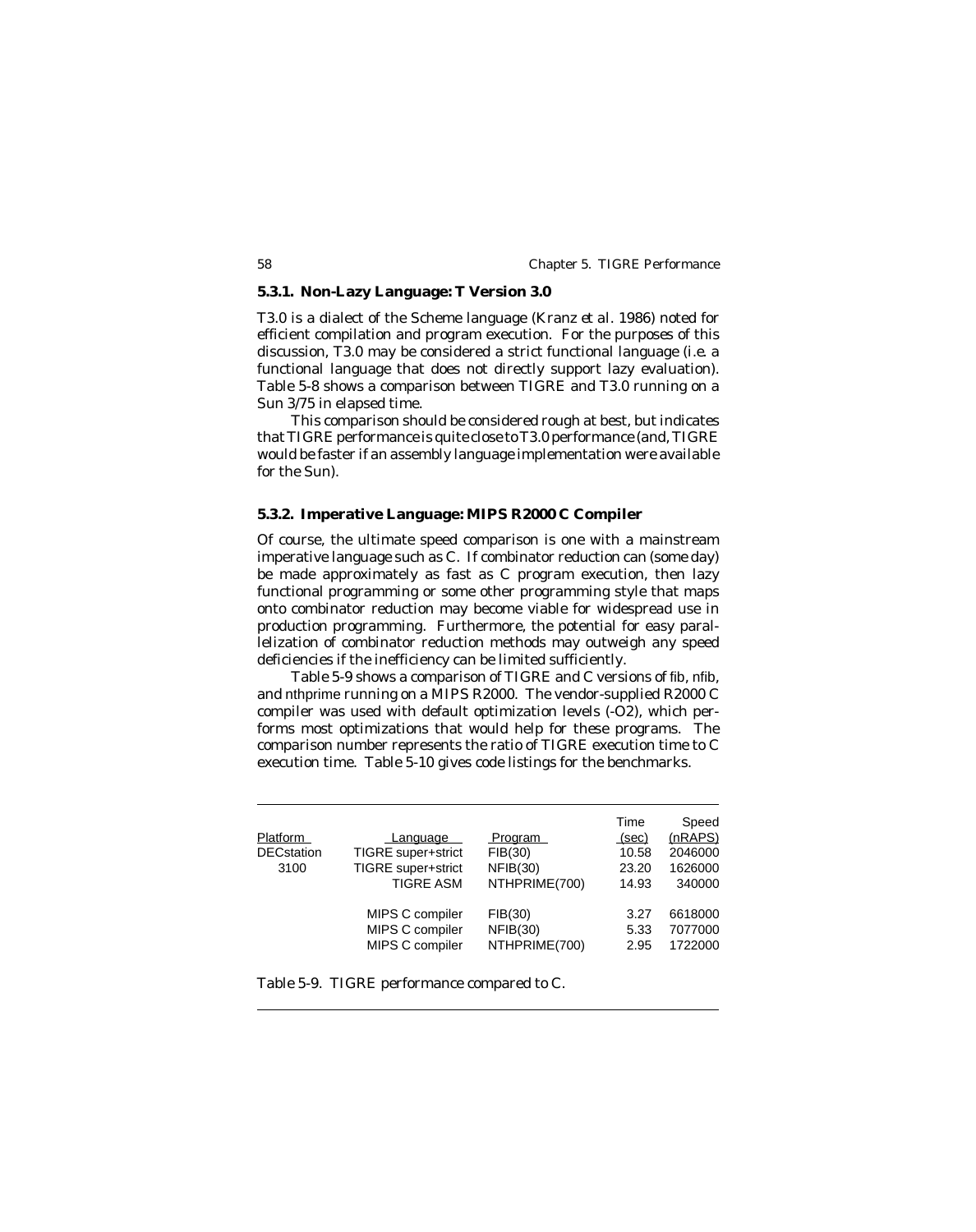# 5.4. ANALYSIS OF PERFORMANCE 59

The fib and nfib benchmarks are very suitable for expression in C, and may be representative of a rather unfavorable case for comparing TIGRE against C. Nonetheless, TIGRE performance is within a factor of 5 of C performance.

The nthprime benchmark was more difficult to code in C, because it makes use of implicit coroutining. Therefore, significant modifications to the C code had to be made to arrange for a fair comparison. Hand-compilation of the supercombinator definitions for nthprime was deemed too laborious, so only a Turner Set implementation is available for this benchmark on TIGRE. Nonetheless, TIGRE is still competitive with C (and, perhaps, might be as fast as C with a supercombinator implementation running on TIGRE).

# **5.4. ANALYSIS OF PERFORMANCE**

TIGRE executing on a MIPS R2000 is (as far as can be discerned) a very fast combinator reducer. It is faster in absolute terms than special-purpose hardware implementations of graph reduction, and is faster on comparable hardware than graph and closure reduction implementations for small benchmarks.

While the comparison of TIGRE performance to T3.0 and C performance is not comprehensive enough to be conclusive, it suggests that the TIGRE combinator reduction technique makes lazy execution of programs feasible. TIGRE appears to narrow the range of performance between fast and slow implementations of languages to less than the range of performance between commonly used hardware platforms. This makes it reasonable to study new programming languages and models of computation with respectable execution speed by using high speed workstations. Presumably, further refinements to TIGRE, especially in the area of the TIGRE compiler, will further narrow the performance gap between TIGRE and other computation models.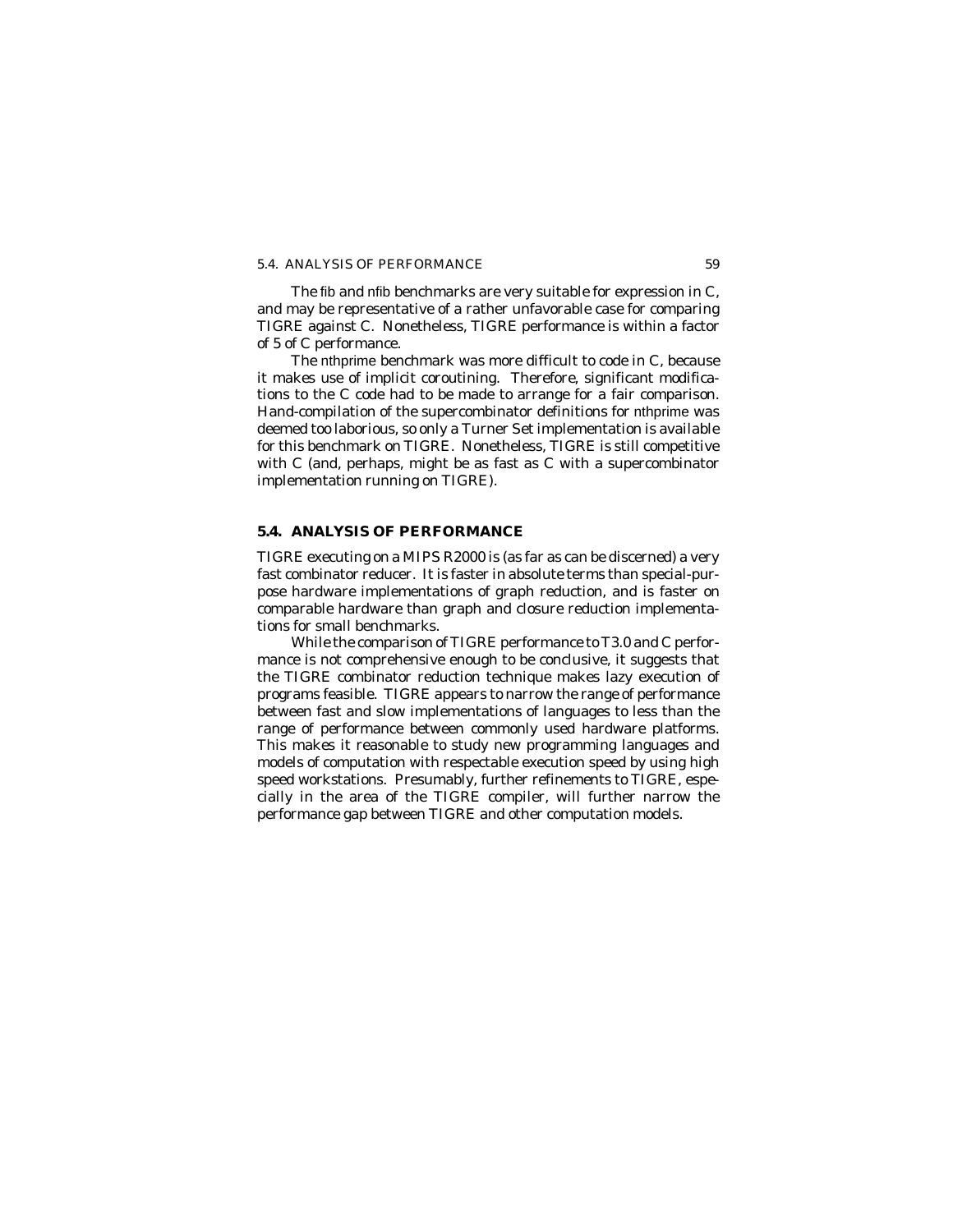```
int fib(int n)
{ int newn ;
 if ( n < 3 ) newn = 1 ;
 else newn = fib(n-1) + fib(n-2) ;
  return(newn) ;
int nfib(int n)
{ int newn ;
 if ( n < 2 ) newn = 1 ;
 else newn = nfib(n-1) + nfib(n-2) + 1;
  return(n) ;
}
int sieve_number ; /* state variable for sieve */
int every_other_number ; /* state variable for
every_other */
int every_other(int n)
  { int newn ;
   newn = n + 2 ;
    return(newn);
  }
int filter(int n) /* returns truth flag */
 { int i ; /* loop counter */
 int success ; /* truth flag */
    success = TRUE ;
   i = 3;
    while ( i < n)
    \{ if ( (n \& i) == 0 )\{ success = FALSE ;
          break ; }
     i = every\_other(i) ;
    }
    return(success);
}
```
Table 5-10. C program listings for comparison with TIGRE.